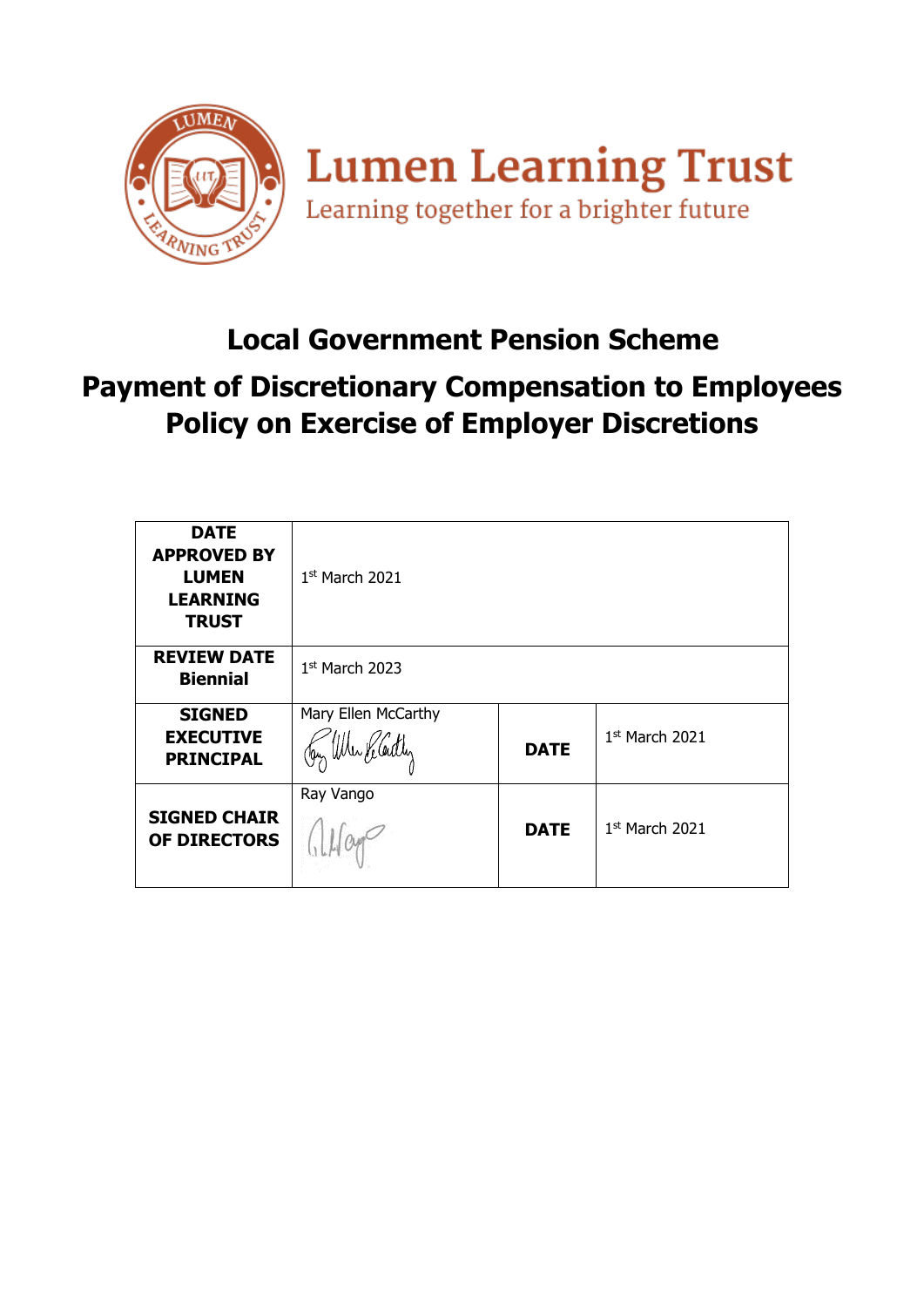Lumen Learning Trust as an employer is under a legal duty to prepare and publish a written statement of its policy relating to certain discretionary powers under the Regulations which apply to the Local Government Pension Scheme ("the LGPS").

Lumen Learning Trust is also under a duty to formulate, publish and keep under review the policy that Lumen Learning Trust applies in exercising discretionary powers under Regulations relating to the payment of compensation to employees whose employment is terminated as a result of redundancy or certain other reasons.

This document is intended to comply with these duties and, in the following table, sets out the discretionary powers concerned, identifies the relevant Regulation that gives Lumen Learning Trust the discretion and describes how the discretion will be exercised.

The policy set out in this document will not be departed from except as provided for in the policy or following a variation to the policy approved by Lumen Learning Trust.

This statement is not a definitive statement of the law and is subject to the provisions of the relevant Regulations.

The Regulations that apply to the LGPS are:

- The Local Government Pension Scheme Regulations 2013 (these are referred to as the "Pensions Regulations");
- The Local Government Pension Scheme (Transitional Provisions, Savings and Amendment) Regulations 2014 (referred to as the "Transitional Regulations");
- The Local Government Pension Scheme (Benefits, Membership and Contributions) Regulations 2007 applied to the LGPS before 1 April 2014, are preserved in part on a transitional basis by the Transitional Regulations and are referred to as the "Benefits Regulations"

The Regulations which apply to the payment of compensation to employees whose employment is terminated as a result of redundancy, other specified reasons or injury are:

- The Local Government (Early Termination of Employment) (Discretionary Compensation) (England and Wales) Regulations 2006 (referred to as the" Compensation Regulations").
- The Local Government (Discretionary Payments) (Injury Allowances) Regulations 2011 (referred to as the "Injury Regulations").

In the table below:

- (1) "The Scheme" or "the Pension Scheme" means the LGPS and "the Fund" or "the Pension Fund" means the fund maintained under the LGPS;
- (2) "Member" means a member of the LGPS;
- (3) "Active member" means a member in employment and paying, or treated as paying, contributions to the LGPS, or absent from employment for a reason mentioned in Regulation 11 of the Pensions Regulations.
- (4)References to a member with transitional protection are those who can count membership accrued before 1 October 2006 and who have statutory transitional protection under the Transitional Regulations, wholly or partly, from changes that would otherwise be made to their pension entitlements and/or from actuarial reductions that would otherwise be applied to their pension benefits as a result of the coming into force of the Pensions Regulations on 1 April 2014.
- (5) References to a member meeting "the 85 year rule" are those members whose age in whole years when added to the member's total membership in whole years is 85 years or more.

The power to exercise and to take any decision in relation to the each of the discretions is delegated to Lumen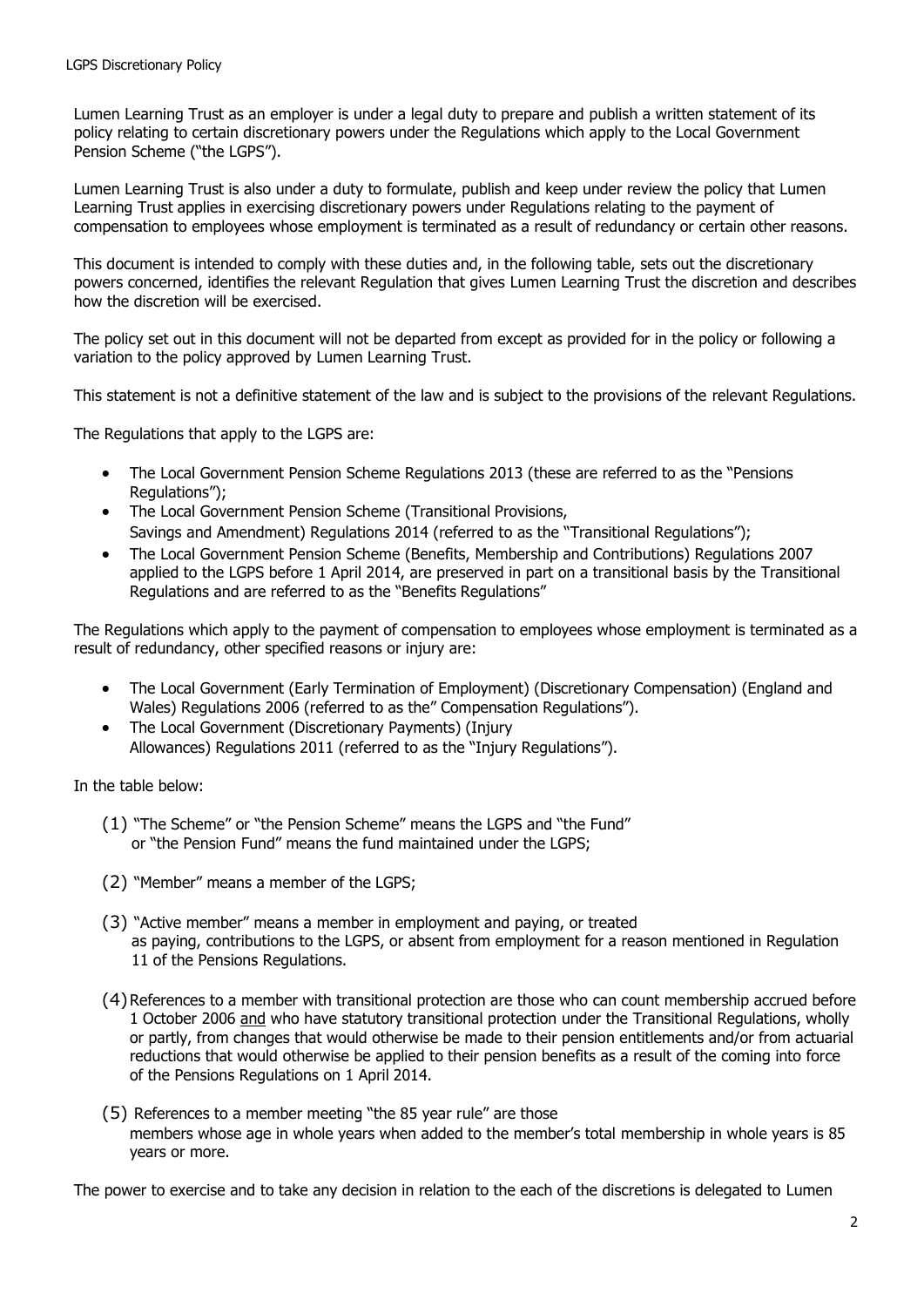Learning Trust.

This statement was approved by Lumen Learning Trust and is intended to comply with Lumen Learning Trust's duties under Regulation 60 of the Pensions Regulations, Regulation 7 of the Compensation Regulations and Regulation 14 of the Injury Regulations.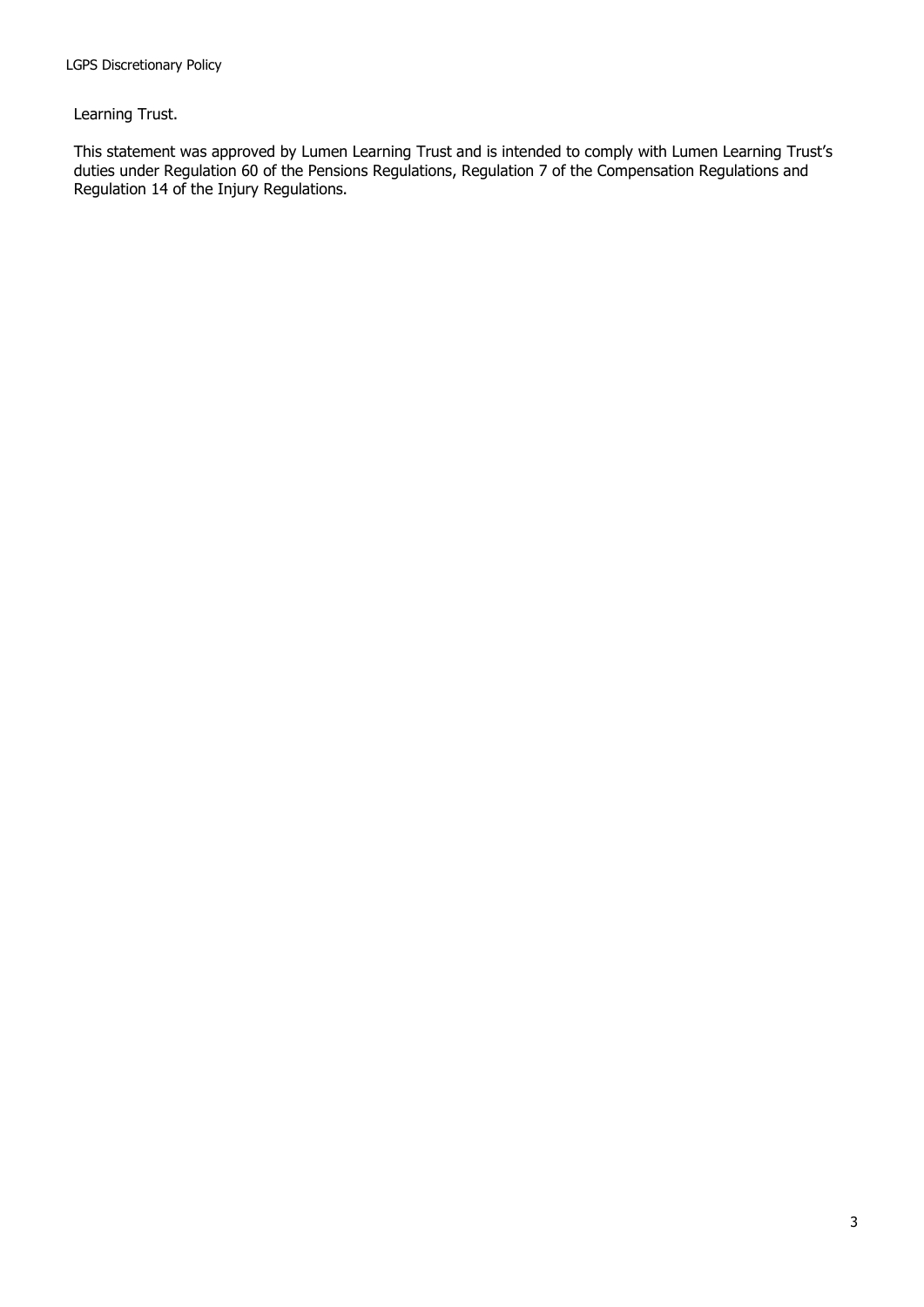| No.            | <b>Area</b>                                                                                   | <b>Regulation</b>                                                          | <b>Discretion</b>                                                                                                                                                                                                                                                                                                                                                                                                                                                                                             | <b>Policy Summary</b>                                                                                                                                                              | <b>Explanation</b>                                                                                                                                                                                                                                                                      |
|----------------|-----------------------------------------------------------------------------------------------|----------------------------------------------------------------------------|---------------------------------------------------------------------------------------------------------------------------------------------------------------------------------------------------------------------------------------------------------------------------------------------------------------------------------------------------------------------------------------------------------------------------------------------------------------------------------------------------------------|------------------------------------------------------------------------------------------------------------------------------------------------------------------------------------|-----------------------------------------------------------------------------------------------------------------------------------------------------------------------------------------------------------------------------------------------------------------------------------------|
| $\mathbf{1}$   | Whether to vary an<br>employee's<br>contribution band                                         | <b>Regulations 9</b><br>and $10$<br>Pensions<br>Regulations                | Members must pay pension<br>contributions at the appropriate rate<br>set on 1 <sup>st</sup> April or the first day of<br>active membership, if later. The<br>employer may vary the contribution<br>rate if there is a change in<br>employment or a material change that<br>affects the member's pensionable pay.                                                                                                                                                                                              | <b>Lumen Learning</b><br><b>Trust may vary</b><br>the employee's<br>contribution rate if<br>there is a material<br>change and each<br>case will be<br>considered on its<br>merits. | Contribution bands are<br>set on 1 <sup>st</sup> April but the<br>employer may change<br>them if a member<br>changes jobs or has a<br>material pay increase /<br>decrease.                                                                                                              |
| $\overline{2}$ | <b>Whether to increase</b><br>assumed pensionable<br>pay in certain specific<br>circumstances | Regulation<br>$21(5)$ , $21(5A)$<br>and $21(5B)$<br>Pension<br>Regulations | If a member is absent as a result of<br>illness, child related leave or reserve<br>forces leave their pension benefits<br>may be based on assumed<br>pensionable pay (APP). If, in the<br>employer's opinion, the member's APP<br>is materially lower than their pay in<br>the twelve months preceding the<br>absence they can either include (1) a<br>"regular" lump sum received during<br>that period or (2) substitute a<br>higher pensionable<br>pay having regard for their<br>earnings in that period. | <b>Lumen Learning</b><br><b>Trust may increase</b><br>assumed<br>pensionable pay<br>and each case will<br>be considered on its<br>merits.                                          | If a member's APP is<br>lower than their regular<br>pensionable pay the<br>employer can either<br>substitute a higher rate<br>of pay, based on the<br>pay they received in<br>the year before the<br>absence began, or,<br>include regular lump<br>sums received during<br>that period. |
| 3              | <b>Funding of Additional</b><br><b>Pension Contributions</b>                                  | Regulations<br>$16(2)(e)$ and<br>16(4)(d)                                  | Whether to fund, in whole or in part,<br>a shared cost additional pension<br>contributions (SCAPC) on<br>behalf of an active member by                                                                                                                                                                                                                                                                                                                                                                        | <b>Lumen Learning</b><br><b>Trust will only</b><br>contribute<br>towards APCs                                                                                                      | The employing<br>authority can choose to<br>pay additional<br>pension                                                                                                                                                                                                                   |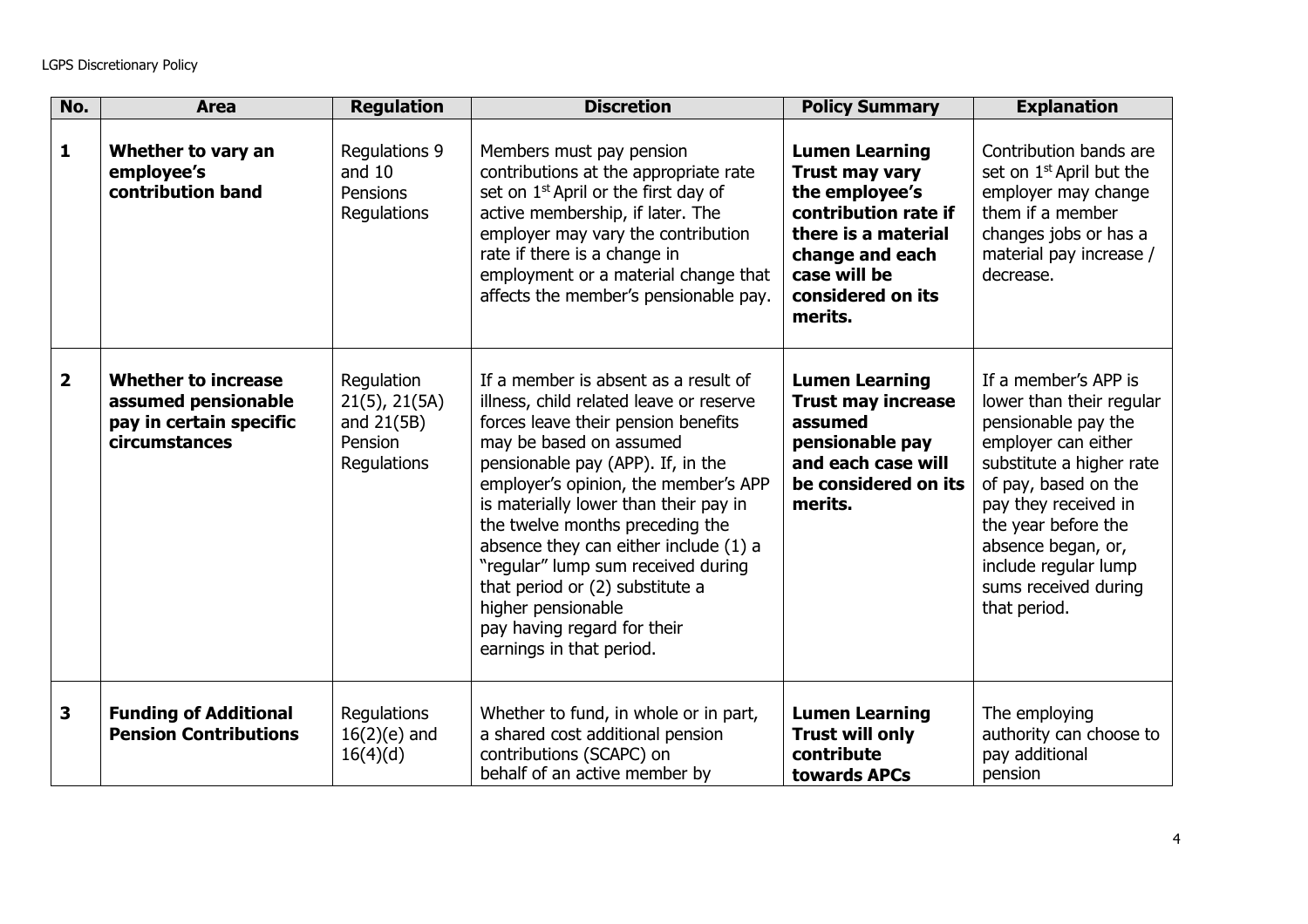|   |                                                                                                             | Pensions<br>Regulations,                                                                       | regular contributions (Regulation<br>$16(2)(e)$ or by lump sum (Regulation<br>$16(4)(d)$ ).<br>Note:<br>The amount of additional pension that<br>may be credited to an active<br>member's pension accounts may not<br>exceed the overall additional pension<br>limit of £6,822 (April 2018 and<br>uplifted annually).       | exceptional<br>circumstances.                                                                                                  | contributions on<br>behalf of active<br>employees.                                                                                         |
|---|-------------------------------------------------------------------------------------------------------------|------------------------------------------------------------------------------------------------|-----------------------------------------------------------------------------------------------------------------------------------------------------------------------------------------------------------------------------------------------------------------------------------------------------------------------------|--------------------------------------------------------------------------------------------------------------------------------|--------------------------------------------------------------------------------------------------------------------------------------------|
| 4 | <b>Shared Cost Additional</b><br><b>Voluntary</b><br><b>Contributions</b><br>(SCAVCs)                       | Regulation<br>$17(1)$ and<br>Schedule 1<br>(definition of<br>SCAVC)<br>Pension<br>Regulations. | Whether to contribute towards a<br><b>Shared Cost Additional Contribution</b><br>arrangement. Pre- 2014 SCAVCs also<br>fall under Regulation 17 by virtue of<br>Regulation 15(2A) Transitional<br>Regulations.                                                                                                              | <b>Lumen Learning</b><br><b>Trust will only</b><br>contribute to<br><b>SCAVCs in</b><br>exceptional<br>circumstances.          | An employer can<br>choose to contribute<br>towards a SCAVC.                                                                                |
| 5 | Whether to grant early<br>payment of pension on<br>compassionate grounds<br>(pre-1st April 1998<br>leavers) | Regulation<br>$D11(2)(c)$ of<br>1995<br>Regulations                                            | Whether to agree to early payment of<br>pension benefits from age 50 on<br>compassionate grounds. The employer<br>should note that pension benefits paid<br>before age 55 may attract an<br>unauthorised payments surcharge and<br>they may have to pay a<br>strain cost because the pension<br>benefits cannot be reduced. | <b>Lumen Learning</b><br><b>Trust will only</b><br>agree to early<br>payment of<br>pension in<br>exceptional<br>circumstances. | The employer may<br>agree to payment from<br>age 50, but they may<br>incur an unauthorised<br>payments surcharge<br>and/or a capital cost. |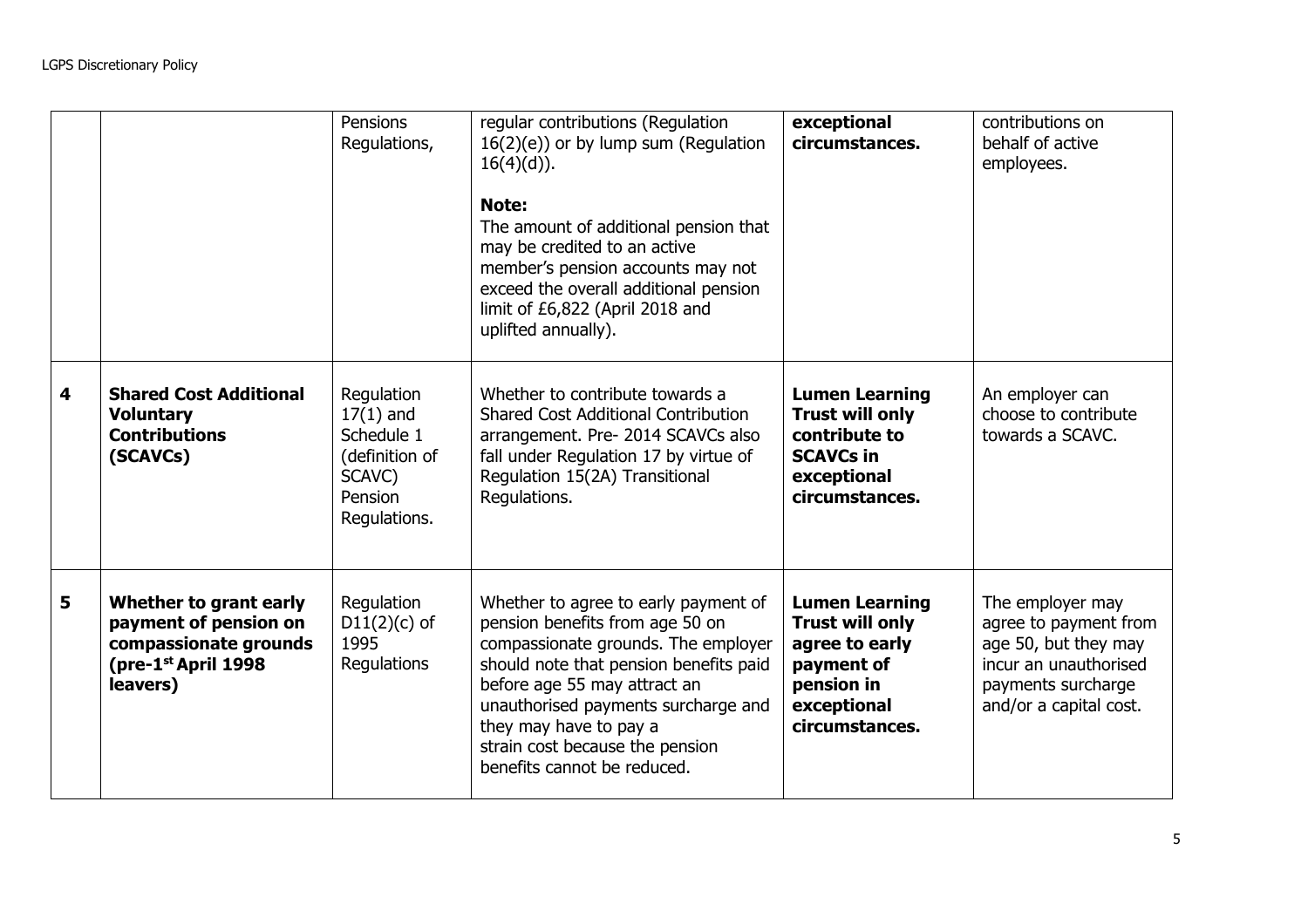| 6                       | <b>Flexible Retirement</b>               | Regulation<br>$30(6)$ ,<br>Pensions<br>Regulations<br>Regulations<br>$11(2)$ and $(3)$<br>Ωf<br><b>Transitional</b><br>Regulations | Whether to agree to an employee<br>aged 55 or over reducing their hours<br>of work or their grade so that they<br>may receive all or some of their<br>retirement pension while still<br>employed.<br>Whether, in addition to any pre- $1st$<br>April 2008 pension benefits which the<br>member must draw, to permit the<br>member to draw; (a) all, part or none<br>of benefits accrued between 1 <sup>st</sup> April<br>2008 and $31st$ March 2014 and (b) all,<br>part or none of the pension benefits<br>built up after 31 <sup>st</sup> March 2014 | <b>Lumen Learning</b><br><b>Trust will only</b><br>award flexible<br>retirement in<br>exceptional<br>circumstances.   | The employing<br>authority can agree to<br>an employee aged 55<br>or over drawing all or<br>some of their pension<br>and continuing to work<br>in the same<br>employment on<br>reduced hours, pay or<br>grade.<br>The employer should<br>note that granting<br>consent would trigger<br>the 85-year rule and<br>may require a capital<br>payment. |
|-------------------------|------------------------------------------|------------------------------------------------------------------------------------------------------------------------------------|--------------------------------------------------------------------------------------------------------------------------------------------------------------------------------------------------------------------------------------------------------------------------------------------------------------------------------------------------------------------------------------------------------------------------------------------------------------------------------------------------------------------------------------------------------|-----------------------------------------------------------------------------------------------------------------------|---------------------------------------------------------------------------------------------------------------------------------------------------------------------------------------------------------------------------------------------------------------------------------------------------------------------------------------------------|
| $\overline{\mathbf{z}}$ | <b>Switching-on the 85-</b><br>year rule | Schedule 2 of<br>Transitional<br>Regulations                                                                                       | Whether to switch on the 85-year rule<br>under Regulation $1(2)$ and $1(3)$ of<br>Schedule 2 of the Transitional<br>Regulations.                                                                                                                                                                                                                                                                                                                                                                                                                       | <b>Lumen Learning</b><br><b>Trust will only</b><br>switch-on the 85-<br>year rule in<br>exceptional<br>circumstances. | The employer can<br>agree to switch on the<br>85-year rule, which<br>may mitigate<br>reductions that would,<br>otherwise, apply but<br>the employer may<br>have to make a capital<br>payment.                                                                                                                                                     |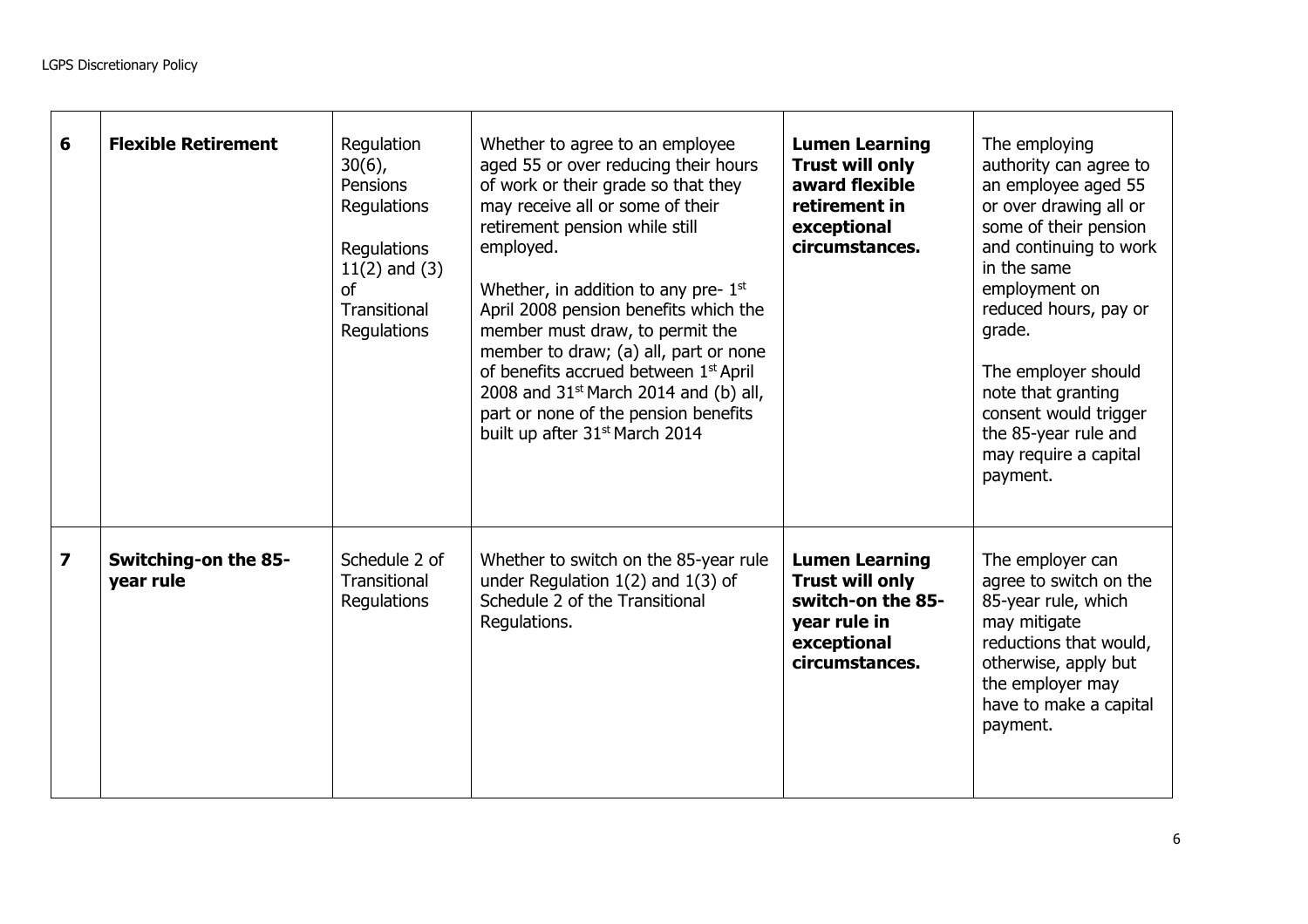| 8 | <b>Waiving of Actuarial</b><br><b>Reduction to Pensions</b> | Regulation<br>$30(8)$ ,<br><b>Pensions</b><br>Regulations<br>Schedule 2 of<br>Transitional<br>Regulations | (Post 2014) Whether to agree to<br>waive, in whole or in part, any<br>actuarial reduction that would<br>otherwise apply to the pension paid<br>o a former employee aged 55 or over<br>under 30(5) or 30(6) [flexible<br>retirement] using regulation 30(8) of<br>the Pension Regulations.<br>(Pre-2014) Whether to waive actuarial<br>reductions entirely under 30(5) or<br>30A(5) [deferred pensioner members]<br>of the Benefits Regulations and<br>Regulation 2(1), of Schedule 2 of<br>the Transitional Regulations. | <b>Lumen Learning</b><br><b>Trust will only</b><br>waive actuarial<br>reductions in<br>exceptional<br>circumstances. | The employing<br>authority can agree to<br>waive reductions to the<br>pension of a member<br>aged 55 or over who<br>has left employment or<br>been granted flexible<br>retirement.<br>The employer may be<br>required to make a<br>capital payment if they<br>do so. |
|---|-------------------------------------------------------------|-----------------------------------------------------------------------------------------------------------|--------------------------------------------------------------------------------------------------------------------------------------------------------------------------------------------------------------------------------------------------------------------------------------------------------------------------------------------------------------------------------------------------------------------------------------------------------------------------------------------------------------------------|----------------------------------------------------------------------------------------------------------------------|----------------------------------------------------------------------------------------------------------------------------------------------------------------------------------------------------------------------------------------------------------------------|
| 9 | <b>Award of Additional</b><br><b>Pension</b>                | Regulation 31,<br>Pensions<br>Regulations                                                                 | To award additional pension at full<br>cost to the employer:<br>$(1)$ an active member; or<br>(2) a former active member who<br>was dismissed by reason of<br>redundancy, business<br>efficiency or mutual consent on<br>grounds of business efficiency.                                                                                                                                                                                                                                                                 |                                                                                                                      | This means the<br>employing authority<br>has the power to<br>award additional<br>pension to an active<br>member.<br>The employer can also<br>award additional<br>pension to members<br>who leave on the<br>grounds of<br>redundancy,<br>business efficiency          |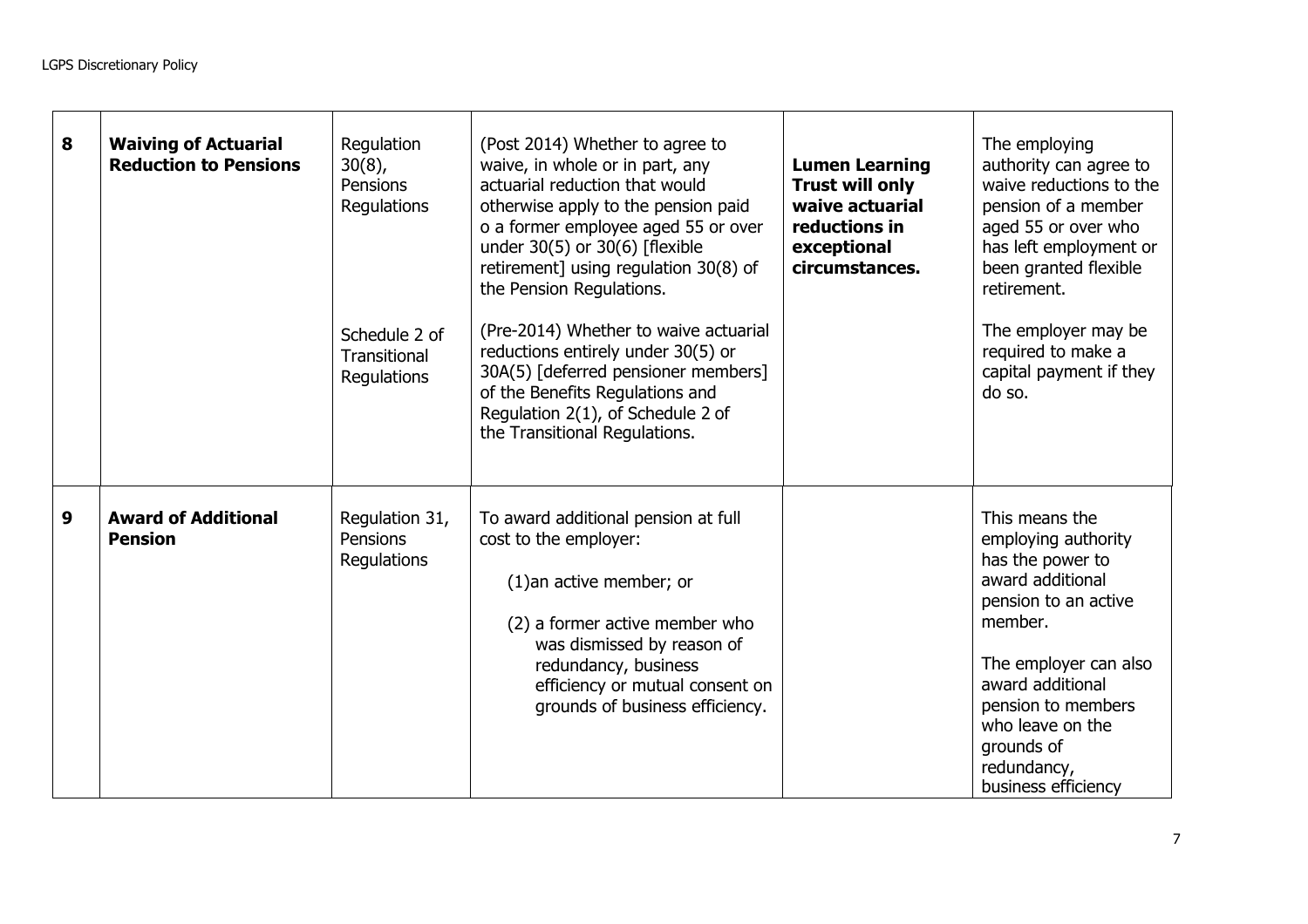|    |                                                                            |                                                        | Note: Any additional pension awarded<br>(including any additional pension<br>purchased by the employer or the<br>member under Regulation 16 of the<br>Pensions Regulations) may not exceed<br>the overall additional pension limit of<br>£6,822 (April 2018 and uplifted<br>annually).<br>Additionally, in the case of a member<br>falling within (2) above, the resolution<br>to award additional pension must be<br>made within 6 months from the date<br>on which the employment ended. |                                                                                    | or mutual consent on<br>grounds of business<br>efficiency $-$ up to six<br>months after<br>termination.<br>The employer would be<br>required to make a<br>capital payment (in<br>addition to the cost of<br>purchase) if the<br>member retired early<br>on any grounds apart<br>from permanent ill-<br>health. |
|----|----------------------------------------------------------------------------|--------------------------------------------------------|--------------------------------------------------------------------------------------------------------------------------------------------------------------------------------------------------------------------------------------------------------------------------------------------------------------------------------------------------------------------------------------------------------------------------------------------------------------------------------------------|------------------------------------------------------------------------------------|----------------------------------------------------------------------------------------------------------------------------------------------------------------------------------------------------------------------------------------------------------------------------------------------------------------|
| 10 | <b>Aggregation of</b><br><b>Benefits: Concurrent</b><br><b>Employments</b> | Regulation 22<br>$(7)(b)$ ,<br>Pensions<br>Regulations | Whether to allow an active<br>member with concurrent<br>employments, who ceases an<br>employment with an entitlement<br>to a deferred pension, more than<br>12 months to elect not to have<br>their deferred pension aggregated<br>with their active member's<br>pension account.                                                                                                                                                                                                          | <b>LLT will only</b><br>extend the<br>deadline in<br>exceptional<br>circumstances. | The employing<br>authority can allow a<br>member who leaves<br>one of two (or more)<br>employments - held<br>at the same time -<br>longer than 12<br>months to elect <b>not</b><br>to combine the<br>deferred pension<br>with the ongoing<br>active pension.                                                   |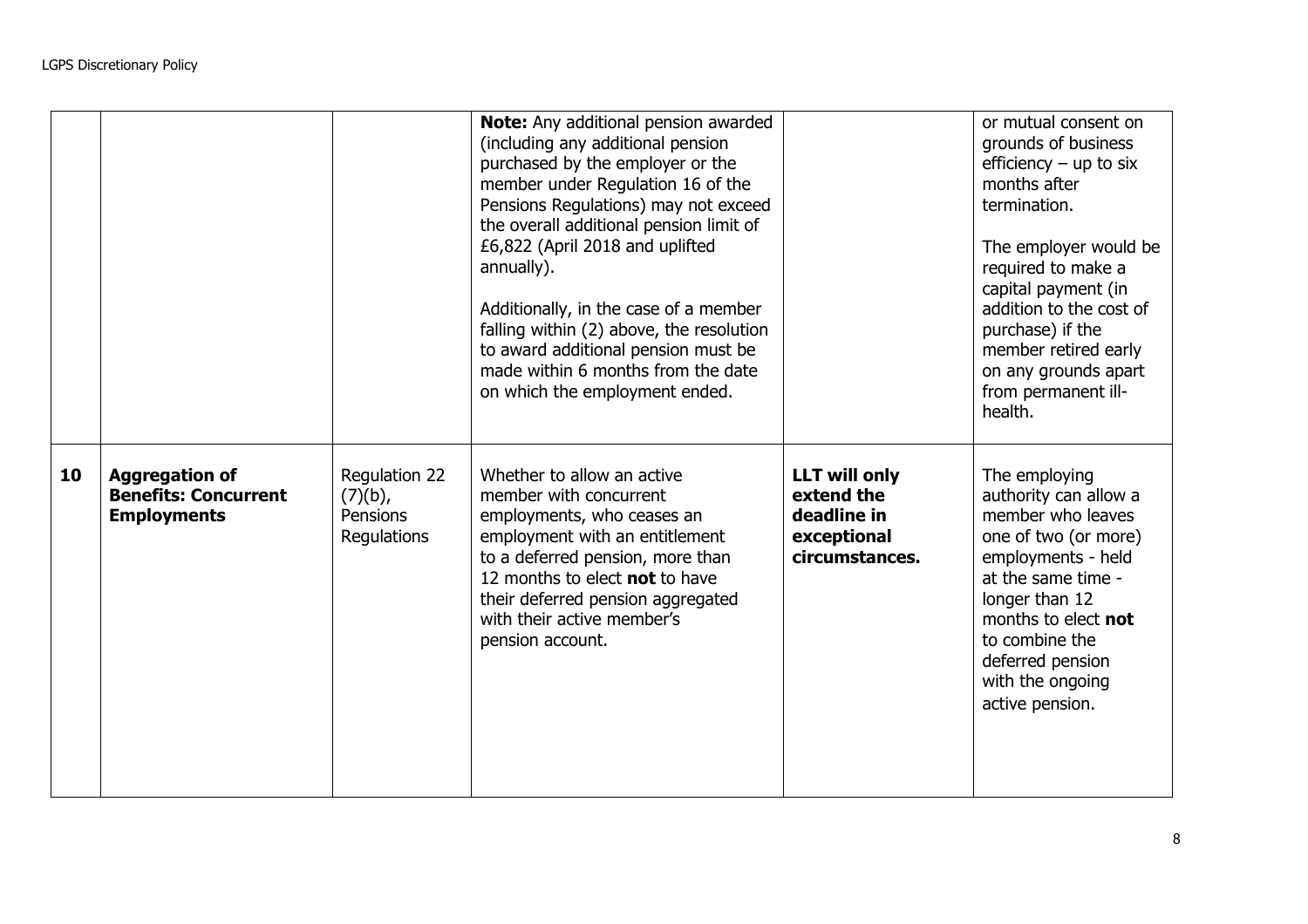| 11 | <b>Aggregation of</b><br><b>Benefits: Deferred</b><br><b>Member becoming</b><br><b>Active Member</b>                           | Regulation 22<br>$(8)(b)$ ,<br>Pensions<br>Regulations | Whether to allow a deferred member<br>who becomes an active member<br>longer than 12 months in which to<br>elect not to have their deferred<br>benefits aggregated with the benefits<br>in their active<br>member's pension account.                                                                                                                                                                                                           | <b>Lumen Learning</b><br><b>Trust will only</b><br>extend the<br>deadline in<br>exceptional<br>circumstances. | The benefits are<br>usually aggregated<br>(joined-up), unless<br>the member elects to<br>keep them separate.<br>The employing<br>authority can agree to a<br>former member having<br>longer than 12 months<br>to choose not to<br>combine their pensions.                       |
|----|--------------------------------------------------------------------------------------------------------------------------------|--------------------------------------------------------|------------------------------------------------------------------------------------------------------------------------------------------------------------------------------------------------------------------------------------------------------------------------------------------------------------------------------------------------------------------------------------------------------------------------------------------------|---------------------------------------------------------------------------------------------------------------|---------------------------------------------------------------------------------------------------------------------------------------------------------------------------------------------------------------------------------------------------------------------------------|
| 12 | <b>Aggregation of</b><br><b>Benefits: Deferred</b><br><b>Member becoming</b><br><b>Active Member (pre-</b><br>2014 membership) | Regulation<br>10(6)(b)<br>Transitional<br>Regulations  | Whether to allow a deferred member<br>who becomes an active member<br>longer than 12 months in which to<br>elect for their pre-2014 deferred<br>benefits to be aggregated with their<br>active<br>member's pension account (but,<br>technically, they would lose the final<br>salary link if they have not made an<br>election under 5(5) Transitional<br>Regulations within twelve months of<br>becoming an active member of 2013<br>scheme). | <b>Lumen Learning</b><br><b>Trust will only</b><br>extend the<br>deadline in<br>exceptional<br>circumstances. | The pre-2014<br>preserved benefits will<br>be kept separate<br>unless the member<br>makes a positive<br>election to aggregate<br>them.<br>The employing<br>authority can agree to a<br>former member having<br>longer than 12 months<br>to choose to combine<br>their pensions. |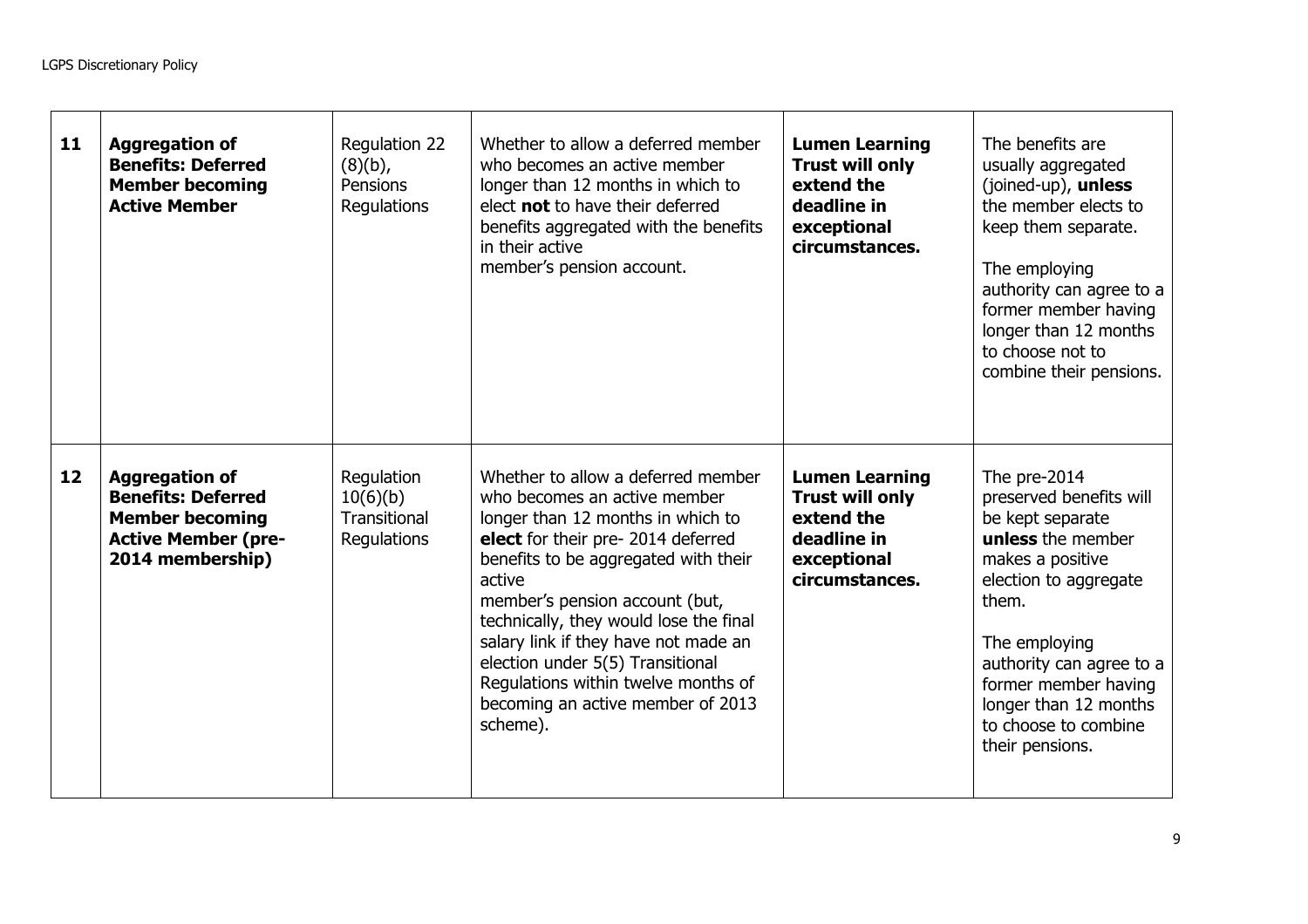| 13 | <b>Inward Transfer of</b><br><b>Pension Rights</b> | Regulation 100,<br><b>Pensions</b><br>Regulations    | Whether to allow an employee who<br>has been an active member in their<br>current employment for more than<br>12 months to ask for the transfer of<br>certain accrued pension rights to be<br>considered.<br>Note:<br>Regulation 100(6) of the Pensions<br>Regulations requires that a request<br>must be made within 12 months<br>beginning with the date on which the<br>member first became an active<br>member in an employment or such<br>longer period as the employer and the<br>Administering Authority may allow.<br>The discretion is, therefore, only<br>exercisable if <b>both</b> the Employing<br>Authority and the Administering<br>Authority agree. | <b>Lumen Learning</b><br><b>Trust will only</b><br>extend the<br>deadline in<br>exceptional<br>circumstances.                                   | Members who have<br>been in the pension<br>scheme for more than<br>twelve months can<br>ask for a transfer-in to<br>be considered - but it<br>will only be<br>investigated if <b>both</b><br>the employing<br>authority and the<br>administering<br>authority agreed. |
|----|----------------------------------------------------|------------------------------------------------------|---------------------------------------------------------------------------------------------------------------------------------------------------------------------------------------------------------------------------------------------------------------------------------------------------------------------------------------------------------------------------------------------------------------------------------------------------------------------------------------------------------------------------------------------------------------------------------------------------------------------------------------------------------------------|-------------------------------------------------------------------------------------------------------------------------------------------------|-----------------------------------------------------------------------------------------------------------------------------------------------------------------------------------------------------------------------------------------------------------------------|
| 14 | <b>Redundancy</b><br><b>Payments</b>               | Regulation 5,<br>Compensation<br>Regulations<br>2006 | Whether to base redundancy pay on<br>actual pay where actual pay exceeds<br>the statutory maximum under the<br>Employment Rights Act 1996 (£508.00<br>from April 2018).                                                                                                                                                                                                                                                                                                                                                                                                                                                                                             | <b>Lumen Learning</b><br>Trust may pay<br>statutory improved<br>redundancy<br>payments and<br>each case will be<br>considered on its<br>merits. | The employer can<br>base the calculation of<br>a week's pay for<br>redundancy on actual<br>pay if it is higher than<br>the statutory limit<br>(currently £508 in<br>April 2018).                                                                                      |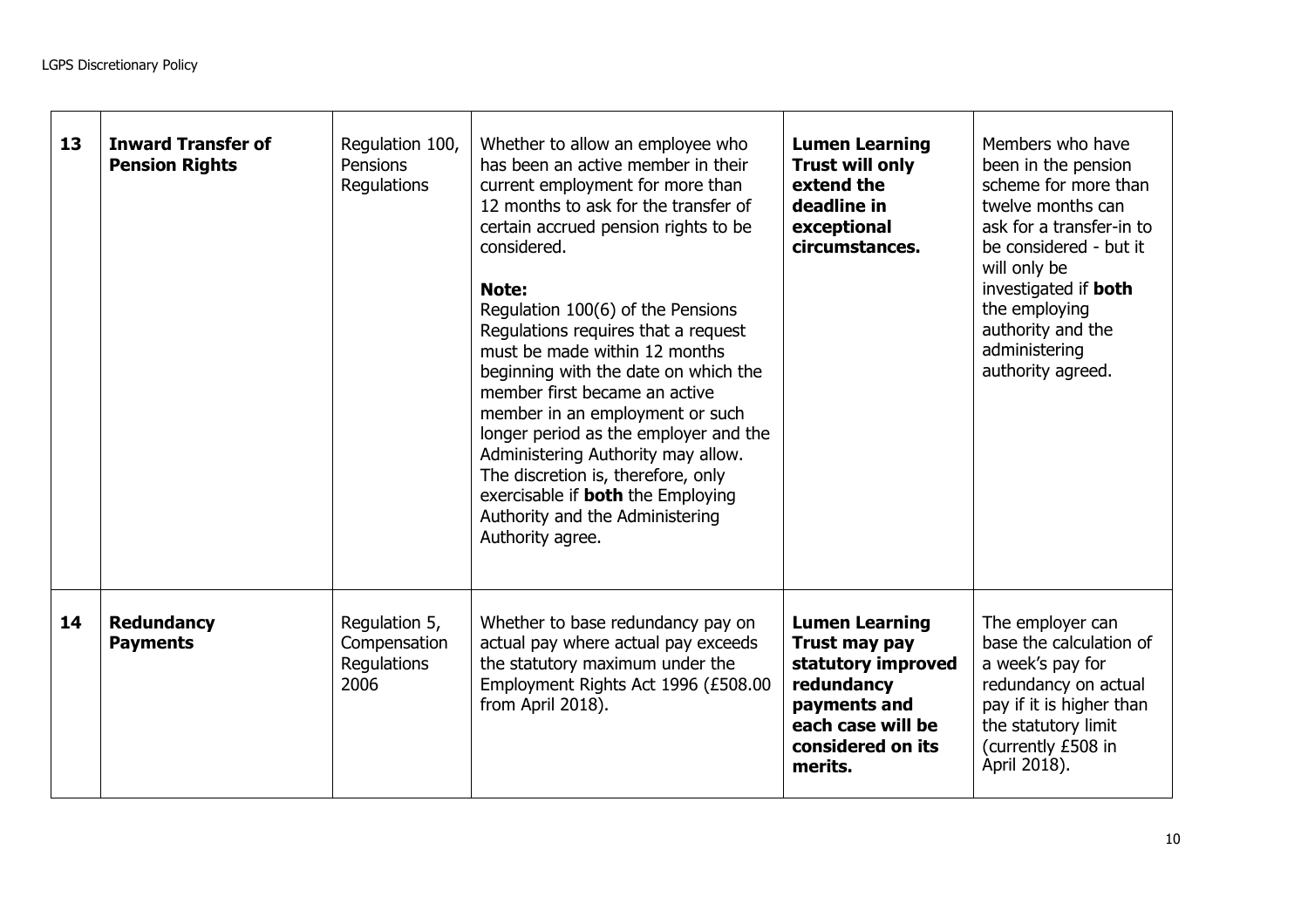| 15 | <b>Compensation for loss of</b><br><b>Employment</b> | Regulation 6,<br>Compensation<br>Regulations<br>2006 | Whether to pay compensation to a<br>person whose employment ceases<br>by reason of redundancy;<br>$\sim$<br>in the interests of the efficient<br>exercise of the employing<br>authority's functions; or in<br>the case of a joint<br>appointment, because the other<br>holder of the appointment leaves<br>Note:<br>Compensation may not be paid<br>under this Regulation if:<br>a person's period of<br>membership of the Pension<br>Scheme has been increased<br>under Regulation 12 of the<br>Benefits Regulations 2007 (see<br>above); or<br>a person has been awarded an<br>additional pension under<br>Regulation 13 of the Benefits<br>Regulations 2007 see above). | <b>Lumen Learning</b><br><b>Trust will only</b><br>award<br>compensation for<br>loss of employment<br>in exceptional<br>circumstances. | The employing<br>authority can make an<br>award of up to 104<br>week's pay (less any<br>redundancy payment<br>payable). |
|----|------------------------------------------------------|------------------------------------------------------|----------------------------------------------------------------------------------------------------------------------------------------------------------------------------------------------------------------------------------------------------------------------------------------------------------------------------------------------------------------------------------------------------------------------------------------------------------------------------------------------------------------------------------------------------------------------------------------------------------------------------------------------------------------------------|----------------------------------------------------------------------------------------------------------------------------------------|-------------------------------------------------------------------------------------------------------------------------|
|    |                                                      |                                                      | In all cases the amount of<br>compensation paid under this<br>Regulation may not exceed 104                                                                                                                                                                                                                                                                                                                                                                                                                                                                                                                                                                                |                                                                                                                                        |                                                                                                                         |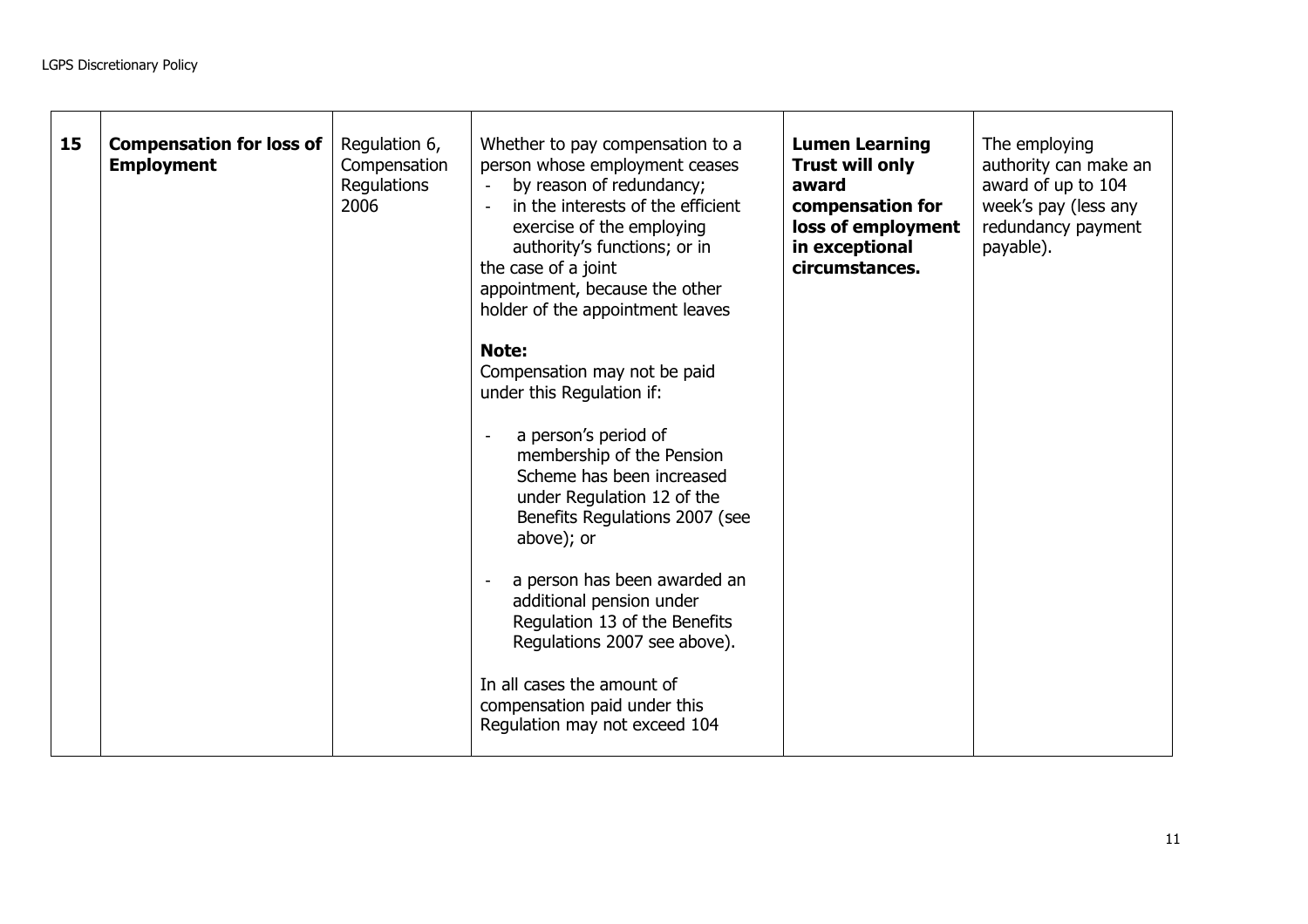|    |                          |                                                       | weeks' pay less any redundancy<br>payment payable.<br>In all cases the decision to pay<br>compensation under this Regulation<br>must be made no later than 6 months<br>after the date of termination of the<br>person's employment.                                                                                                                                                                                                                                                    |                                                                                                                 |                                                                                                                                                 |
|----|--------------------------|-------------------------------------------------------|----------------------------------------------------------------------------------------------------------------------------------------------------------------------------------------------------------------------------------------------------------------------------------------------------------------------------------------------------------------------------------------------------------------------------------------------------------------------------------------|-----------------------------------------------------------------------------------------------------------------|-------------------------------------------------------------------------------------------------------------------------------------------------|
| 16 | <b>Injury Allowances</b> | $14(1)$ of the<br>Compensation<br>Regulations<br>2011 | Scheme employers (LGPS<br>employers), apart from<br>admission bodies, must<br>formulate, publish and keep<br>under review a policy on:<br>Whether to make an<br>injury award to those<br>who sustain an injury or<br>contract a disease as a<br>result of anything they<br>were required to do in<br>performing the duties of<br>their job and in<br>consequence of which<br>they:<br>Suffer a reduction<br>$\Omega$<br>in remuneration,<br><b>or</b><br>Ceased to be<br>employed as a | <b>Lumen Learning</b><br><b>Trust will only</b><br>pay injury<br>allowances in<br>exceptional<br>circumstances. | An employing authority<br>may award an injury<br>allowance to employees<br>who contract an injury<br>or illness related to<br>their employment. |